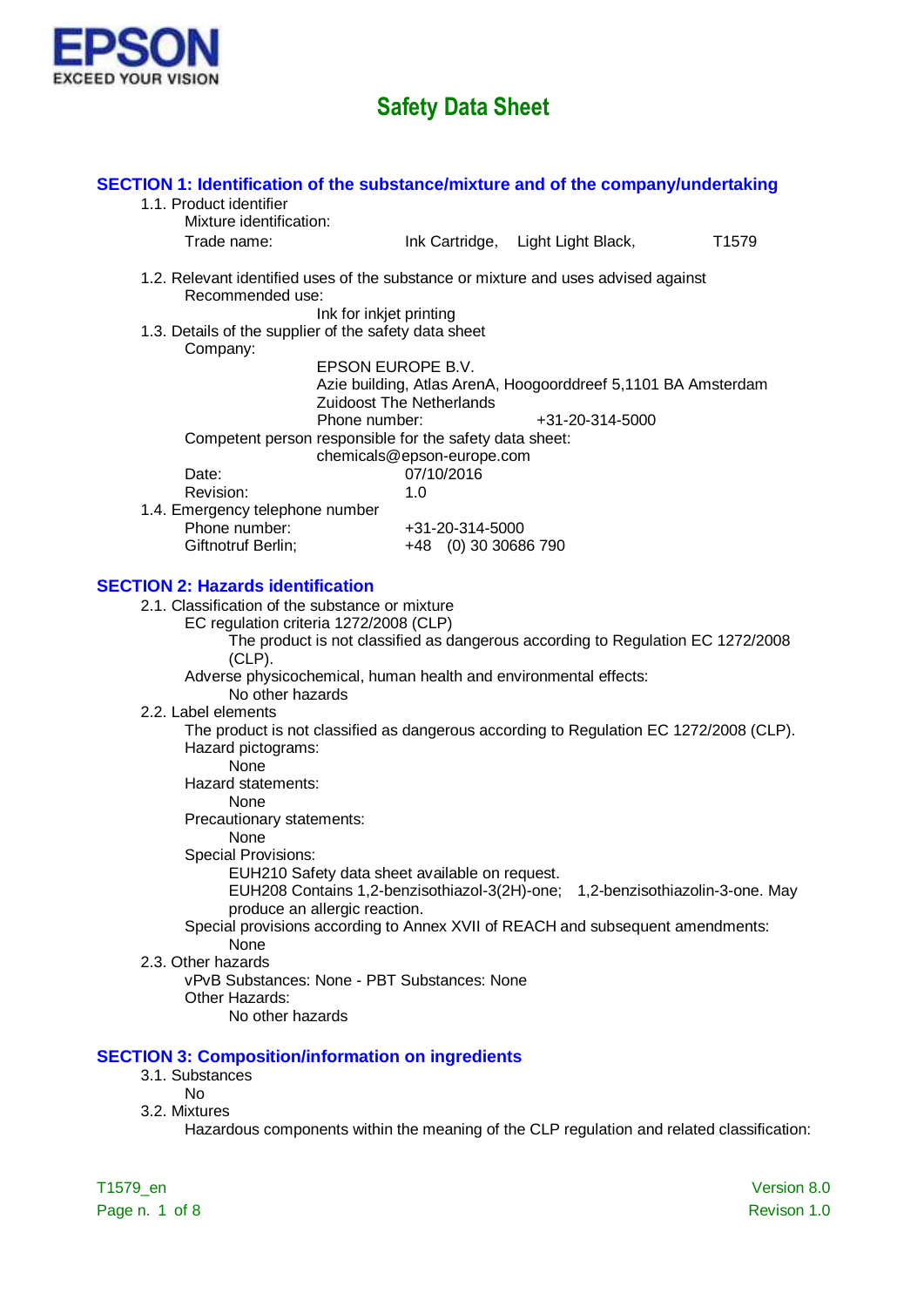

| Qty                       | <b>Name</b>                                                         | Ident. Number                   |                                        | Classification                                                                                                                                                                            |
|---------------------------|---------------------------------------------------------------------|---------------------------------|----------------------------------------|-------------------------------------------------------------------------------------------------------------------------------------------------------------------------------------------|
| $50\% \sim$<br>65%        | Water                                                               | CAS:<br>EC:                     | 7732-18-5<br>231-791-2                 | The product is not classified as<br>dangerous according to<br>Regulation EC 1272/2008 (CLP).                                                                                              |
| $15\% \sim$<br><b>20%</b> | Glycerol                                                            | CAS:<br>EC:                     | $56 - 81 - 5$<br>200-289-5             | The product is not classified as<br>dangerous according to<br>Regulation EC 1272/2008 (CLP).                                                                                              |
| $1\% - 3\%$               | Triethanol amine                                                    | CAS:<br>EC:                     | $102 - 71 - 6$<br>203-049-8            | The product is not classified as<br>dangerous according to<br>Regulation EC 1272/2008 (CLP).                                                                                              |
| $0.25%$ ~<br>0.5%         | Carbon black                                                        | CAS:<br>EC:                     | 1333-86-4<br>215-609-9                 | The product is not classified as<br>dangerous according to<br>Regulation EC 1272/2008 (CLP).                                                                                              |
| $< 0.05\%$                | 1,2-benzisothiazol-3(2<br>H)-one;<br>1,2-benzisothiazolin-3-<br>one | Index<br>number:<br>CAS:<br>EC: | 613-088-00-6<br>2634-33-5<br>220-120-9 | $\bigcirc$ 3.1/4/Oral Acute Tox. 4 H302<br>3.2/2 Skin Irrit. 2 H315<br>$\bigotimes$ 3.3/1 Eye Dam. 1 H318<br>$9.3.4.2$ /1-1A-1B Skin Sens.<br>1,1A,1B H317<br>4.1/A1 Aquatic Acute 1 H400 |

### **SECTION 4: First aid measures**

- 4.1. Description of first aid measures
	- In case of skin contact:

Wash with plenty of water and soap.

In case of eyes contact:

In case of contact with eyes, rinse immediately with plenty of water and seek medical advice.

In case of Ingestion:

Do not under any circumstances induce vomiting. OBTAIN A MEDICAL EXAMINATION IMMEDIATELY.

In case of Inhalation:

Remove casualty to fresh air and keep warm and at rest.

- 4.2. Most important symptoms and effects, both acute and delayed None
- 4.3. Indication of any immediate medical attention and special treatment needed Treatment: None

### **SECTION 5: Firefighting measures**

- 5.1. Extinguishing media
	- Suitable extinguishing media:
		- Water.

Carbon dioxide (CO2).

Extinguishing media which must not be used for safety reasons:

- None in particular.
- 5.2. Special hazards arising from the substance or mixture Do not inhale explosion and combustion gases. Burning produces heavy smoke.
- 5.3. Advice for firefighters

Page n. 2 of 8 Revison 1.0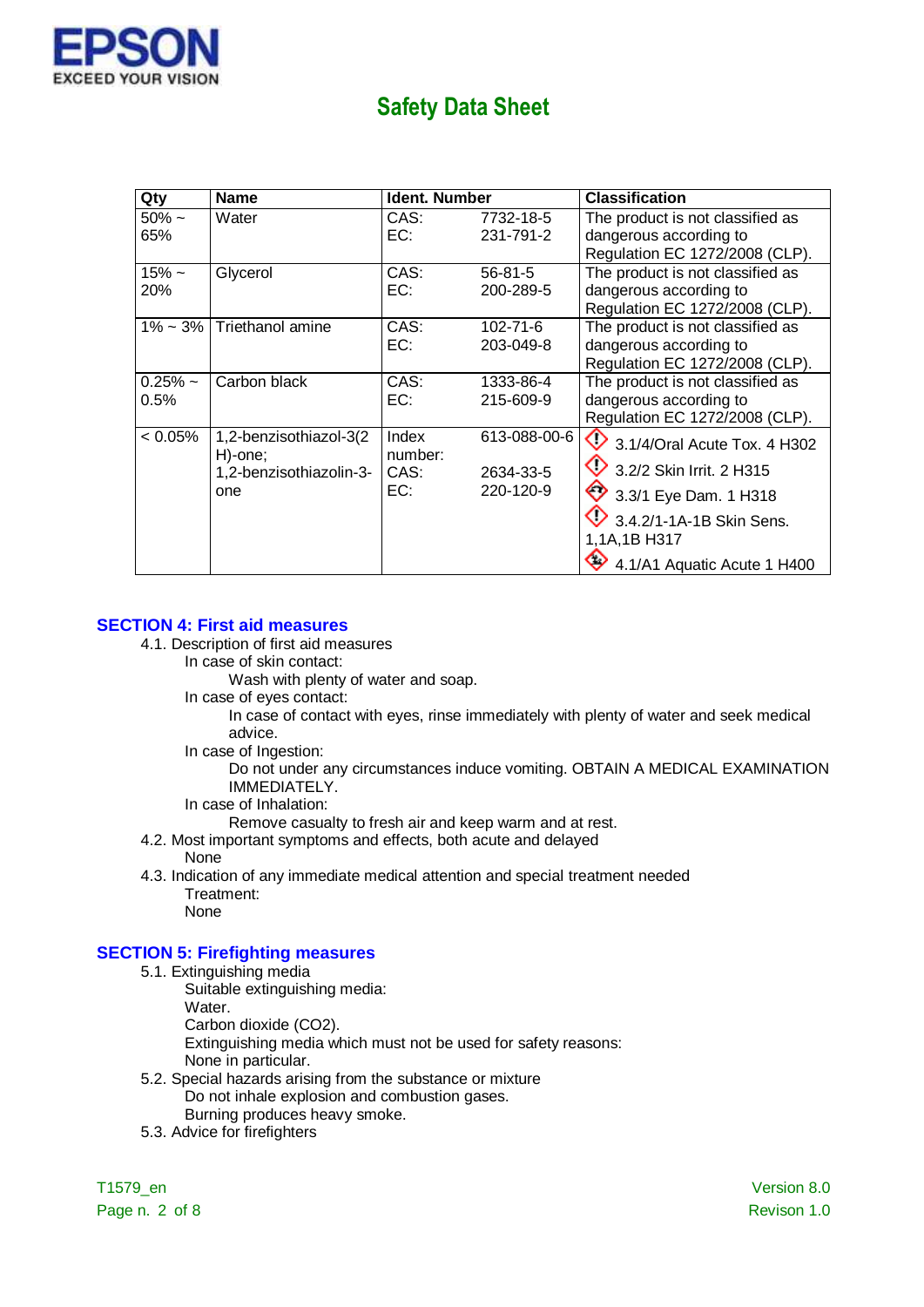

Use suitable breathing apparatus .

Collect contaminated fire extinguishing water separately. This must not be discharged into drains.

Move undamaged containers from immediate hazard area if it can be done safely.

#### **SECTION 6: Accidental release measures**

6.1. Personal precautions, protective equipment and emergency procedures Wear personal protection equipment.

Remove persons to safety. See protective measures under point 7 and 8.

6.2. Environmental precautions

Do not allow to enter into soil/subsoil. Do not allow to enter into surface water or drains. Retain contaminated washing water and dispose it.

In case of gas escape or of entry into waterways, soil or drains, inform the responsible authorities.

Suitable material for taking up: absorbing material, organic, sand

6.3. Methods and material for containment and cleaning up

Wash with plenty of water.

6.4. Reference to other sections See also section 8 and 13

### **SECTION 7: Handling and storage**

7.1. Precautions for safe handling

- Avoid contact with skin and eyes, inhalation of vapours and mists. Do not eat or drink while working.
	- See also section 8 for recommended protective equipment.
- 7.2. Conditions for safe storage, including any incompatibilities

Keep away from food, drink and feed.

Incompatible materials:

None in particular.

Instructions as regards storage premises:

Adequately ventilated premises.

7.3. Specific end use(s)

None in particular

#### **SECTION 8: Exposure controls/personal protection**

- 8.1. Control parameters
	- Glycerol CAS: 56-81-5
		- OEL Type: OSHA LTE: 5 mg/m3 Notes: PEL, as mist, respirable fraction
		- OEL Type: OSHA LTE: 15 mg/m3 Notes: PEL, as mist, total dust
		- Carbon black CAS: 1333-86-4
			- OEL Type: ACGIH LTE: 3 mg/m3
			- OEL Type: NIOSH LTE: 3.5 mg/m3 STE: 1750 mg/m3
			- OEL Type: OSHA LTE: 3.5 mg/m3
		- DNEL Exposure Limit Values
		- No data available
		- PNEC Exposure Limit Values
	- No data available
- 8.2. Exposure controls

Eye protection:

Not needed for normal use. Anyway, operate according good working practices.

Protection for skin:

No special precaution must be adopted for normal use.

Protection for hands: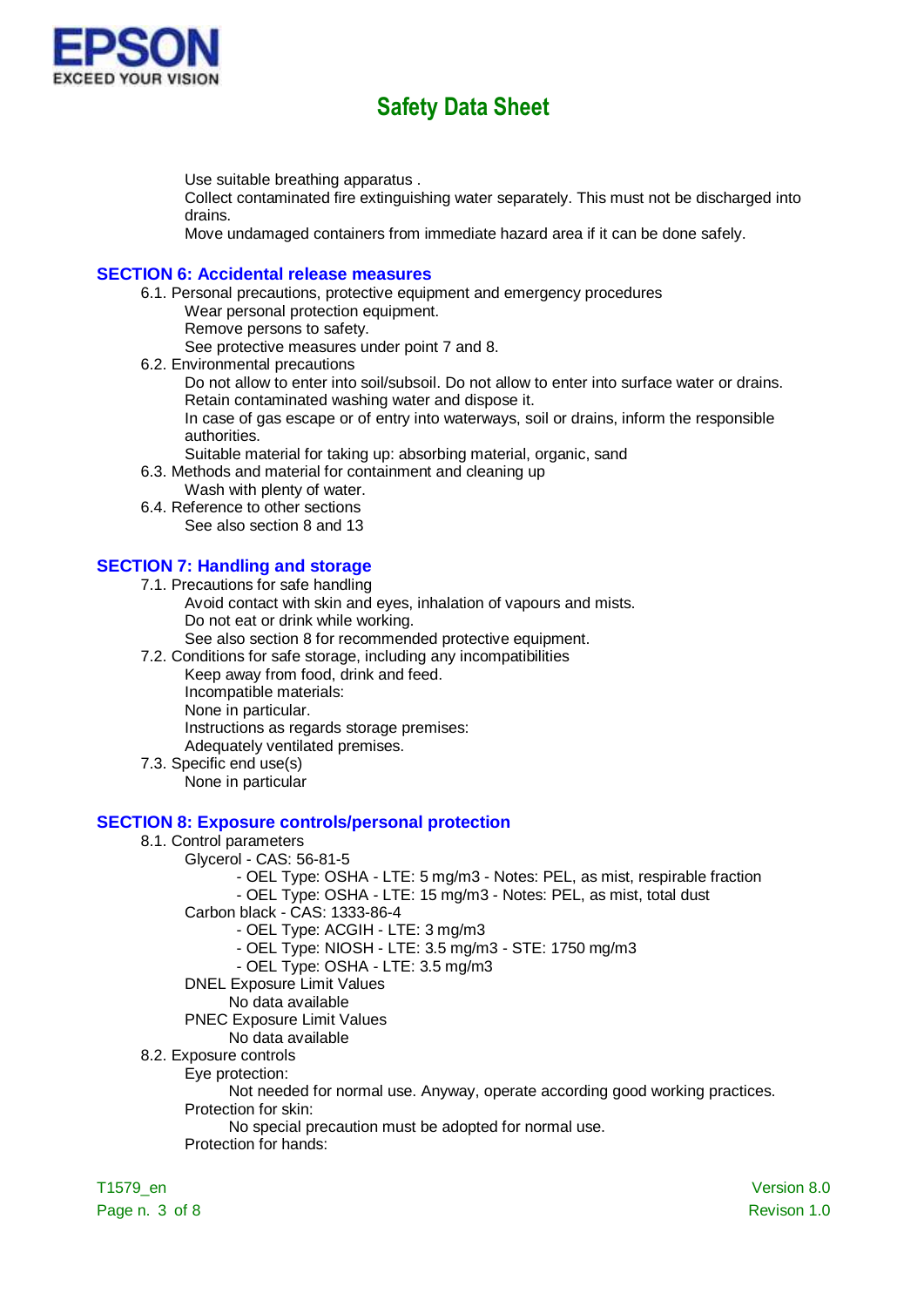

Not needed for normal use. Respiratory protection: Not needed for normal use. Thermal Hazards: None Environmental exposure controls: None Appropriate engineering controls: None

#### **SECTION 9: Physical and chemical properties**

9.1. Information on basic physical and chemical properties

- Appearance and colour: Light Black Liquid Odour: Slightly Odour threshold:<br>  $pH: 8.5 \sim 9.7$  at 20 °C Melting point / freezing point: Initial boiling point and boiling range:<br>Solid/gas flammability: No data available Solid/gas flammability:<br>
Upper/lower flammability or explosive limits: No data available Upper/lower flammability or explosive limits: Vapour density: No data available Flash point:  $\overline{C}$  > 120 °C / 248 ° F Evaporation rate: No data available Vapour pressure: No data available Relative density: 1.051 at 20 °C Solubility in water: Complete Solubility in oil: No data available Partition coefficient (n-octanol/water): No data available Auto-ignition temperature:<br>
Decomposition temperature:<br>
No data available Decomposition temperature: Viscosity:<br>
Explosive properties:<br>
Explosive properties:<br>
Some Modata available Explosive properties:<br>
Oxidizing properties:<br>
Oxidizing properties:<br>
No data available Oxidizing properties:
- 9.2. Other information

**SECTION 10: Stability and reactivity**

- 10.1. Reactivity
- Stable under normal conditions 10.2. Chemical stability
	- Stable under normal conditions
- 10.3. Possibility of hazardous reactions None
- 10.4. Conditions to avoid Stable under normal conditions.
- 10.5. Incompatible materials None in particular.
- 10.6. Hazardous decomposition products None.

### **SECTION 11: Toxicological information**

11.1. Information on toxicological effects

 $8.5 \sim 9.7$ <br>-29.9 °C

Miscibility: No data available Fat Solubility: The Contract of the No data available Conductivity: Conductivity: No data available

Page n. 4 of 8 Revison 1.0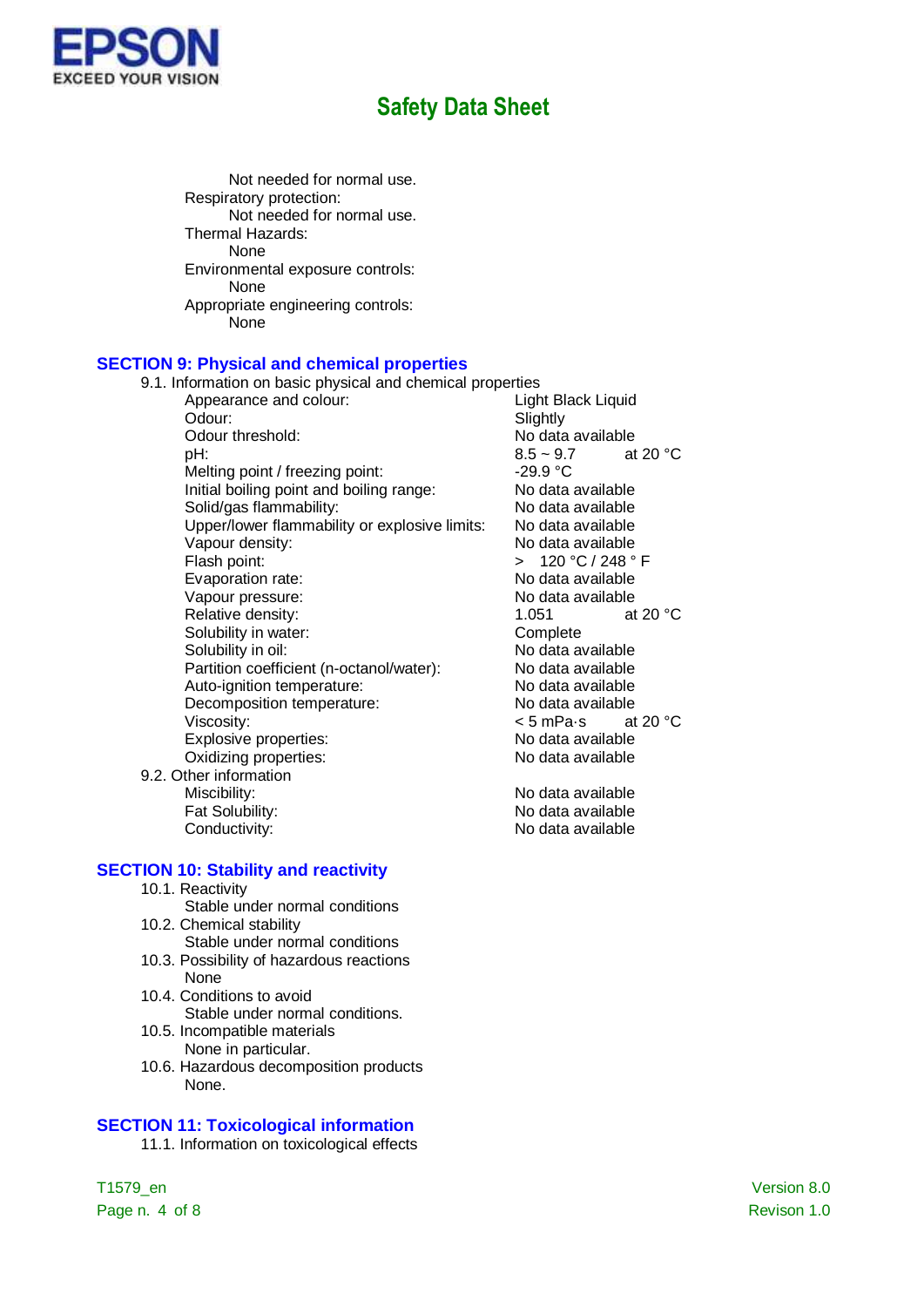

Toxicological information of the mixture: No data available Toxicological information of the main substances found in the mixture: Glycerol - CAS: 56-81-5 a) acute toxicity: Test: LD50 - Route: Oral - Species: Guinea pig = 7750 mg/kg - Source: Journal of Industrial Hygiene and Toxicology. Vol. 23, Pg. 259, 1941 Test: LDLo - Route: Oral - Species: Human = 1428 mg/kg - Source: "Toxicology of Drugs and Chemicals," Deichmann, W.B., New York, Academic Press, Inc., 1969Vol. -, Pg. 288, 1969. - Notes: BEHAVIORAL: HEADACHE GASTROINTESTINAL: NAUSEA OR VOMITING Triethanol amine - CAS: 102-71-6 a) acute toxicity: Test: LD50 - Route: Oral - Species: Guinea pig = 2200 mg/kg - Source: "Toxicometric Parameters of Industrial Toxic Chemicals Under Single Exposure," Izmerov, N.F., et al., Moscow, Centre of International Projects, GKNT, 1982Vol. -, Pg. 114, 1982. Test: LD50 - Route: Oral - Species: Mouse = 5846 mg/kg - Source: Science Reports of the Research Institutes, Tohoku University, Series C: Medicine. Vol. 36(1-4), Pg. 10, 1989. - Notes: GASTROINTESTINAL: "HYPERMOTILITY, DIARRHEA" KIDNEY, URETER, AND BLADDER: OTHER CHANGES BEHAVIORAL: CONVULSIONS OR EFFECT ON SEIZURE THRESHOLD Carbon black - CAS: 1333-86-4 a) acute toxicity: Test: LD50 - Route: Dermal - Species: Rabbit > 3 g/kg - Source: Acute Toxicity Data. Journal of the American College of Toxicology, Part B. Vol. 15

Test: LD50 - Route: Oral - Species: Rat > 15400 mg/kg - Source: Acute Toxicity Data. Journal of the American College of Toxicology, Part B. Vol. 15

If not differently specified, the information required in Regulation (EU) 2015/830 listed below must be considered as 'No data available':

a) acute toxicity;

- b) skin corrosion/irritation;
- c) serious eye damage/irritation;
- d) respiratory or skin sensitisation;
- e) germ cell mutagenicity;
- f) carcinogenicity;
- g) reproductive toxicity;
- h) STOT-single exposure;
- i) STOT-repeated exposure;
- j) aspiration hazard.

#### **SECTION 12: Ecological information**

12.1. Toxicity

Adopt good working practices, so that the product is not released into the environment. No data available

- 12.2. Persistence and degradability
	- No data available
- 12.3. Bioaccumulative potential No data available
- 12.4. Mobility in soil
	- No data available
- 12.5. Results of PBT and vPvB assessment vPvB Substances: None - PBT Substances: None

Page n. 5 of 8 Revison 1.0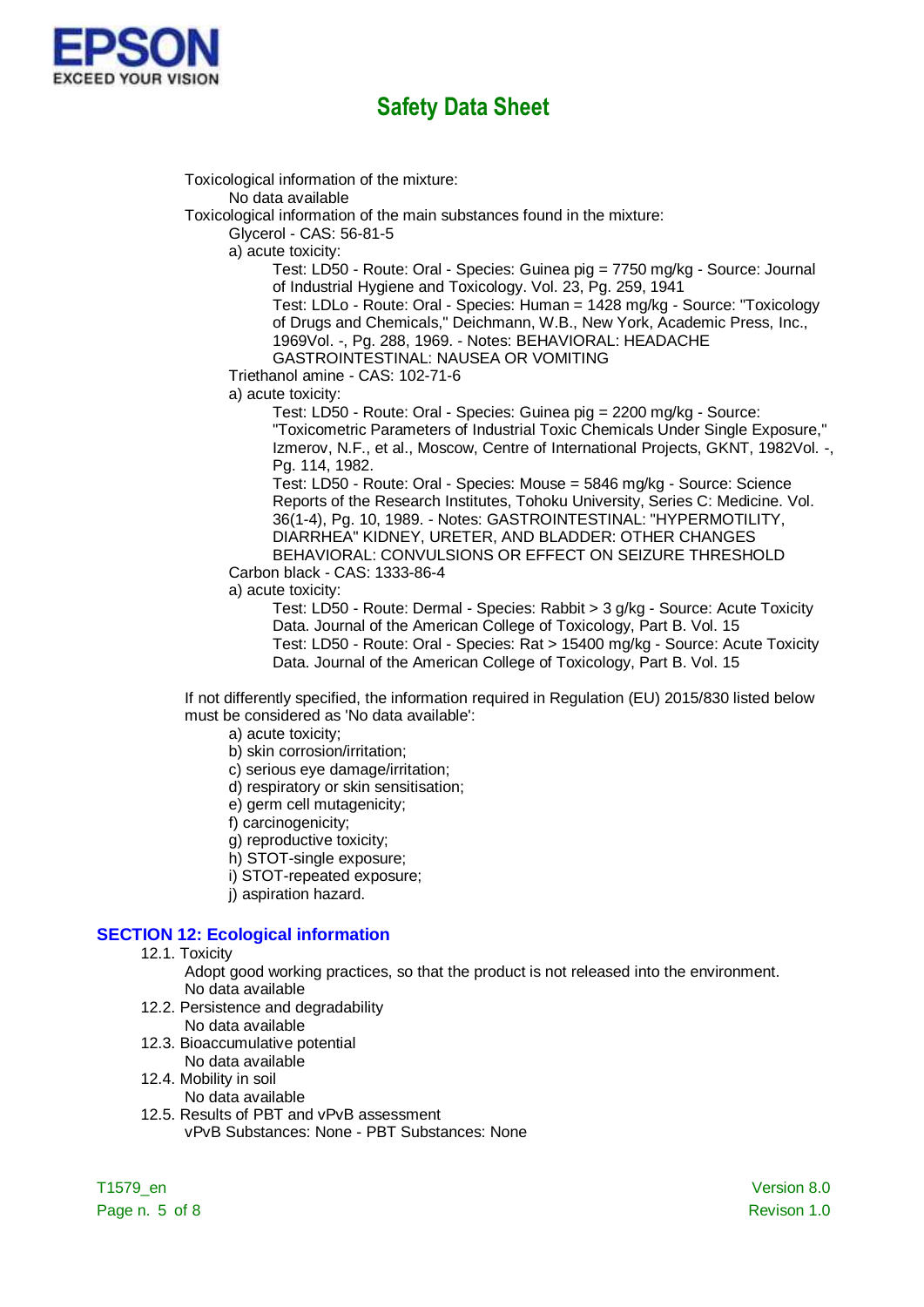

12.6. Other adverse effects None

#### **SECTION 13: Disposal considerations**

- 13.1. Waste treatment methods
	- Recover if possible. In so doing, comply with the local and national regulations currently in force.

### **SECTION 14: Transport information**

- 14.1. UN number
	- Not classified as dangerous in the meaning of transport regulations.
- 14.2. UN proper shipping name No data available
- 14.3. Transport hazard class(es)
- No data available 14.4. Packing group
	- No data available
- 14.5. Environmental hazards
	- No data available
- 14.6. Special precautions for user No data available
- 14.7. Transport in bulk according to Annex II of MARPOL73/78 and the IBC Code No data available

#### **SECTION 15: Regulatory information**

15.1. Safety, health and environmental regulations/legislation specific for the substance or mixture Dir. 98/24/EC (Risks related to chemical agents at work) Dir. 2000/39/EC (Occupational exposure limit values) Regulation (EC) n. 1907/2006 (REACH)

Regulation (EC) n. 1272/2008 (CLP)

Regulation (EC) n. 790/2009 (ATP 1 CLP) and (EU) n. 758/2013

Regulation (EU) 2015/830

Regulation (EU) n. 286/2011 (ATP 2 CLP)

Regulation (EU) n. 618/2012 (ATP 3 CLP)

Regulation (EU) n. 487/2013 (ATP 4 CLP)

Regulation (EU) n. 944/2013 (ATP 5 CLP)

Regulation (EU) n. 605/2014 (ATP 6 CLP)

Restrictions related to the product or the substances contained according to Annex XVII Regulation (EC) 1907/2006 (REACH) and subsequent modifications:

Restrictions related to the product:

No restriction.

Restrictions related to the substances contained: No restriction.

Where applicable, refer to the following regulatory provisions :

Directive 2003/105/CE ('Activities linked to risks of serious accidents') and subsequent amendments.

Regulation (EC) nr 648/2004 (detergents).

1999/13/EC (VOC directive)

Provisions related to directives 82/501/EC(Seveso), 96/82/EC(Seveso II):

No data available

15.2. Chemical safety assessment

No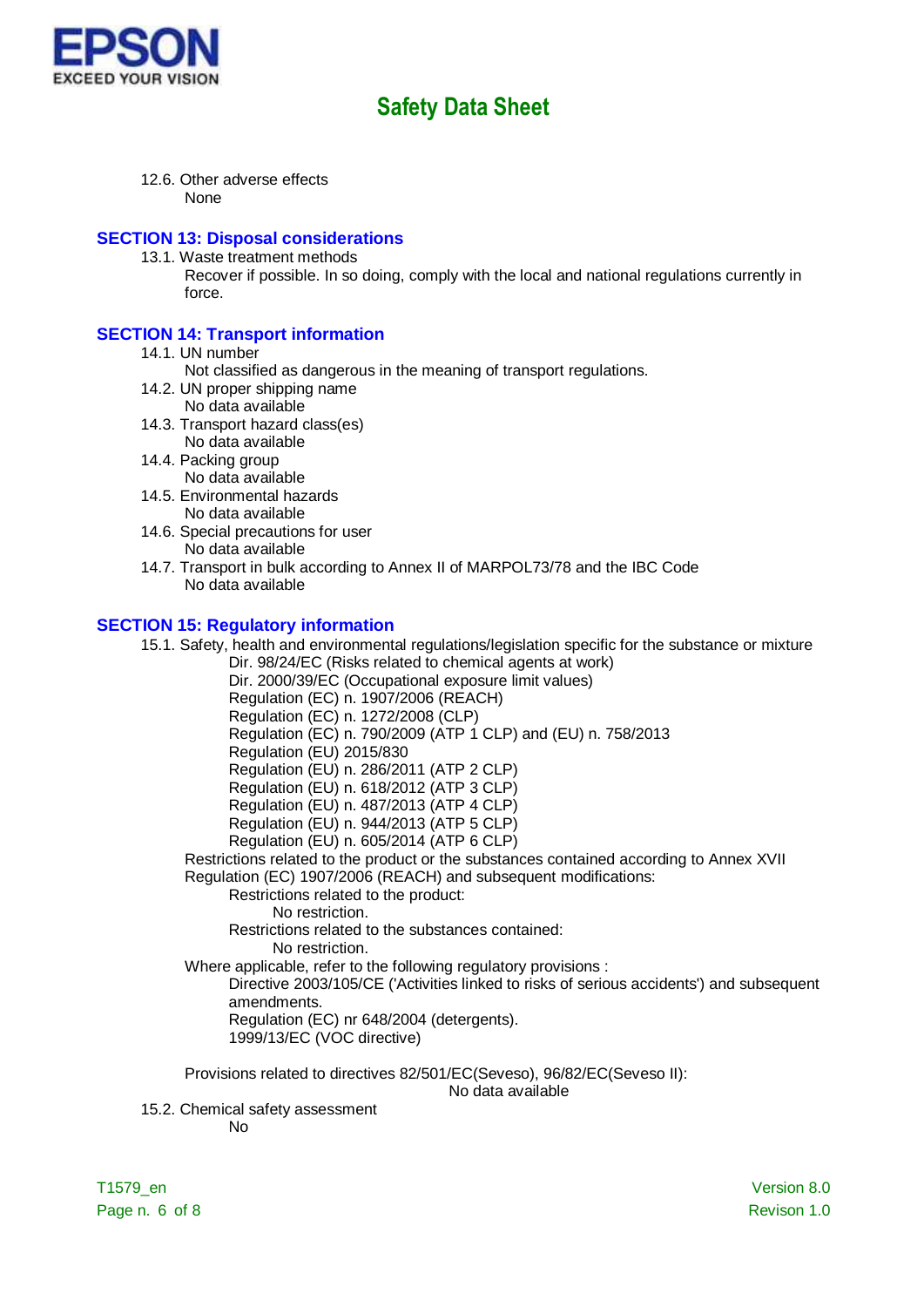

### **SECTION 16: Other information**

Full text of phrases referred to in Section 3:

H302 Harmful if swallowed.

H315 Causes skin irritation.

H318 Causes serious eye damage.

H317 May cause an allergic skin reaction.

H400 Very toxic to aquatic life.

| <b>Hazard class and</b><br>hazard category | Code                | <b>Description</b>                   |
|--------------------------------------------|---------------------|--------------------------------------|
| Acute Tox. 4                               | 3.1/4/Oral          | Acute toxicity (oral), Category 4    |
| Skin Irrit. 2                              | 3.2/2               | Skin irritation, Category 2          |
| Eye Dam. 1                                 | 3.3/1               | Serious eye damage, Category 1       |
| Skin Sens. 1,1A,1B                         | $3.4.2/1 - 1A - 1B$ | Skin Sensitisation, Category 1,1A,1B |
| Aquatic Acute 1                            | 4.1/A1              | Acute aquatic hazard, category 1     |

This safety data sheet has been completely updated in compliance to Regulation 2015/830. This document was prepared by a competent person who has received appropriate training. Main bibliographic sources:

ECDIN - Environmental Chemicals Data and Information Network - Joint Research Centre, Commission of the European Communities

SAX's DANGEROUS PROPERTIES OF INDUSTRIAL MATERIALS - Eight Edition - Van Nostrand Reinold

CCNL - Appendix 1

Insert further consulted bibliography

The information contained herein is based on our state of knowledge at the above-specified date. It refers solely to the product indicated and constitutes no guarantee of particular quality.

It is the duty of the user to ensure that this information is appropriate and complete with respect to the specific use intended.

This Safety Data Sheet cancels and replaces any preceding release.

| ADR:        | European Agreement concerning the International Carriage of<br>Dangerous Goods by Road. |
|-------------|-----------------------------------------------------------------------------------------|
| CAS:        | Chemical Abstracts Service (division of the American Chemical<br>Society).              |
| CLP:        | Classification, Labeling, Packaging.                                                    |
| DNEL:       | Derived No Effect Level.                                                                |
| EINECS:     | European Inventory of Existing Commercial Chemical Substances.                          |
| GefStoffVO: | Ordinance on Hazardous Substances, Germany.                                             |
| GHS:        | Globally Harmonized System of Classification and Labeling of                            |
|             | Chemicals.                                                                              |
| IATA:       | International Air Transport Association.                                                |
| IATA-DGR:   | Dangerous Goods Regulation by the "International Air Transport<br>Association" (IATA).  |
| ICAO:       | International Civil Aviation Organization.                                              |
| ICAO-TI:    | Technical Instructions by the "International Civil Aviation Organization"<br>(ICAO).    |
| IMDG:       | International Maritime Code for Dangerous Goods.                                        |
| INCI:       | International Nomenclature of Cosmetic Ingredients.                                     |
| KSt:        | Explosion coefficient.                                                                  |
| LC50:       | Lethal concentration, for 50 percent of test population.                                |
| LD50:       | Lethal dose, for 50 percent of test population.                                         |
| LTE:        | Long-term exposure.                                                                     |
| PNEC:       | Predicted No Effect Concentration.                                                      |